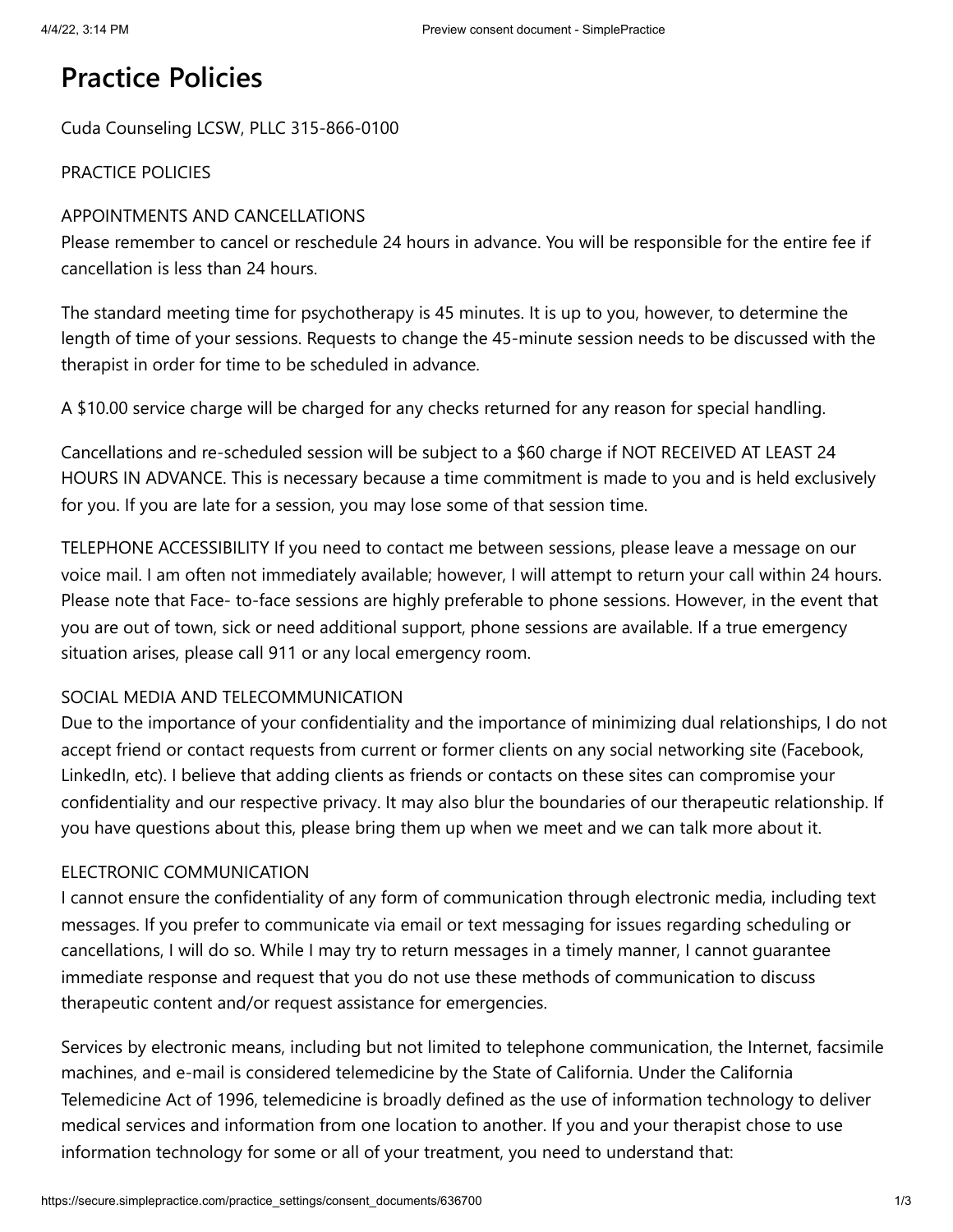(1) You retain the option to withhold or withdraw consent at any time without affecting the right to future care or treatment or risking the loss or withdrawal of any program benefits to which you would otherwise be entitled.

(2) All existing confidentiality protections are equally applicable.

(3) Your access to all medical information transmitted during a telemedicine consultation is guaranteed, and copies of this information are available for a reasonable fee.

(4) Dissemination of any of your identifiable images or information from the telemedicine interaction to researchers or other entities shall not occur without your consent.

(5) There are potential risks, consequences, and benefits of telemedicine. Potential benefits include, but are not limited to improved communication capabilities, providing convenient access to up-to-date information, consultations, support, reduced costs, improved quality, change in the conditions of practice, improved access to therapy, better continuity of care, and reduction of lost work time and travel costs. Effective therapy is often facilitated when the therapist gathers within a session or a series of sessions, a multitude of observations, information, and experiences about the client. Therapists may make clinical assessments, diagnosis, and interventions based not only on direct verbal or auditory communications, written reports, and third person consultations, but also from direct visual and olfactory observations, information, and experiences. When using information technology in therapy services, potential risks include, but are not limited to the therapist's inability to make visual and olfactory observations of clinically or therapeutically potentially relevant issues such as: your physical condition including deformities, apparent height and weight, body type, attractiveness relative to social and cultural norms or standards, gait and motor coordination, posture, work speed, any noteworthy mannerism or gestures, physical or medical conditions including bruises or injuries, basic grooming and hygiene including appropriateness of dress, eye contact (including any changes in the previously listed issues), sex, chronological and apparent age, ethnicity, facial and body language, and congruence of language and facial or bodily expression. Potential consequences thus include the therapist not being aware of what he or she would consider important information, that you may not recognize as significant to present verbally the therapist.

#### **MINORS**

If you are a minor, your parents may be legally entitled to some information about your therapy. I will discuss with you and your parents what information is appropriate for them to receive and which issues are more appropriately kept confidential.

#### **TERMINATION**

Ending relationships can be difficult. Therefore, it is important to have a termination process in order to achieve some closure. The appropriate length of the termination depends on the length and intensity of the treatment. I may terminate treatment after appropriate discussion with you and a termination process if I determine that the psychotherapy is not being effectively used or if you are in default on payment. I will not terminate the therapeutic relationship without first discussing and exploring the reasons and purpose of terminating. If therapy is terminated for any reason or you request another therapist, I will provide you with a list of qualified psychotherapists to treat you. You may also choose someone on your own or from another referral source.